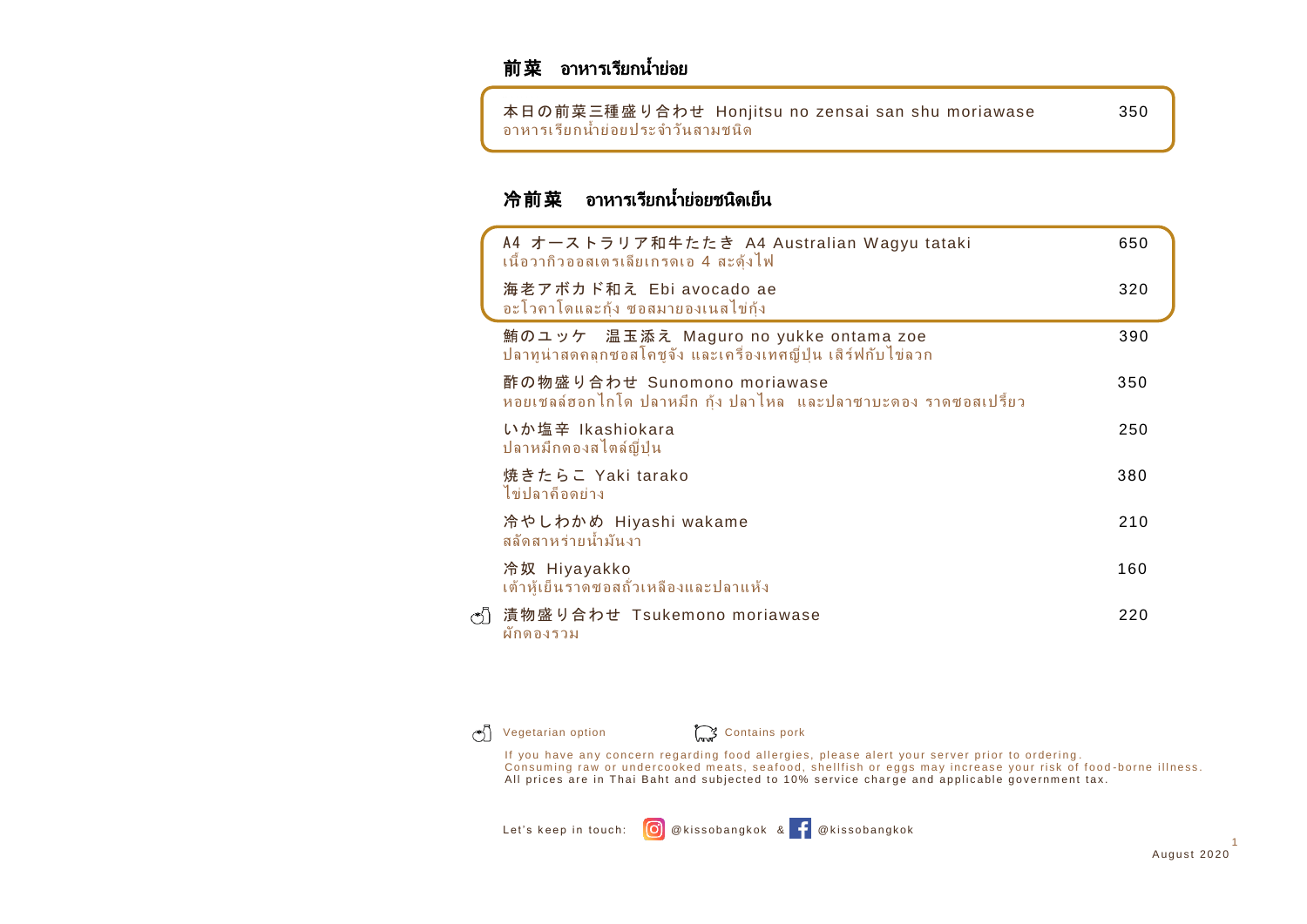# 温前菜 อาหารเรียกน้ำย่อยชนิดร้อน

|    | う巻き玉子 Umaki tamago<br>ไข่ม้วนไส้ปลาไหลย่าง                               | 320 |
|----|--------------------------------------------------------------------------|-----|
|    | 白魚のから揚げ Shirauo no karaage<br>ปลาเงินทอดกรอบ                             | 270 |
| ඡා | 煎り銀杏 Iri ginnan<br>แปะก๊วยคั่วเกลือ                                      | 190 |
|    | 柔らか煮穴子の炙り Yawaraka ni-anago no aburi<br>ปลาไหลทะเลลนไฟ                   | 420 |
|    | 出し巻き玉子 Dashimaki tamago<br>ไข่ม้วน                                       | 200 |
|    | ① 茄子田楽 Nasu dengaku<br>มะเขือม่วงย่างราดซอสมิโซะ                         | 220 |
|    | 茄子と豆腐の揚げだし Nasu to tofu no agedashi<br>เต้าหู้และมะเขือยาวทอด ซอสปลาแห้ง | 190 |
|    | 小エビのから揚げ Koebi no karaage<br>กุ้งทอดกรอบ                                 | 240 |
| නි | 枝豆 Edamame<br>ถ้วแระญี่ปุ่นต้ม                                           | 150 |
|    | エイヒレ焼き Eihire yaki<br>ครีบปลากระเบนย่าง                                  | 250 |

Vegetarian option **Contains pork**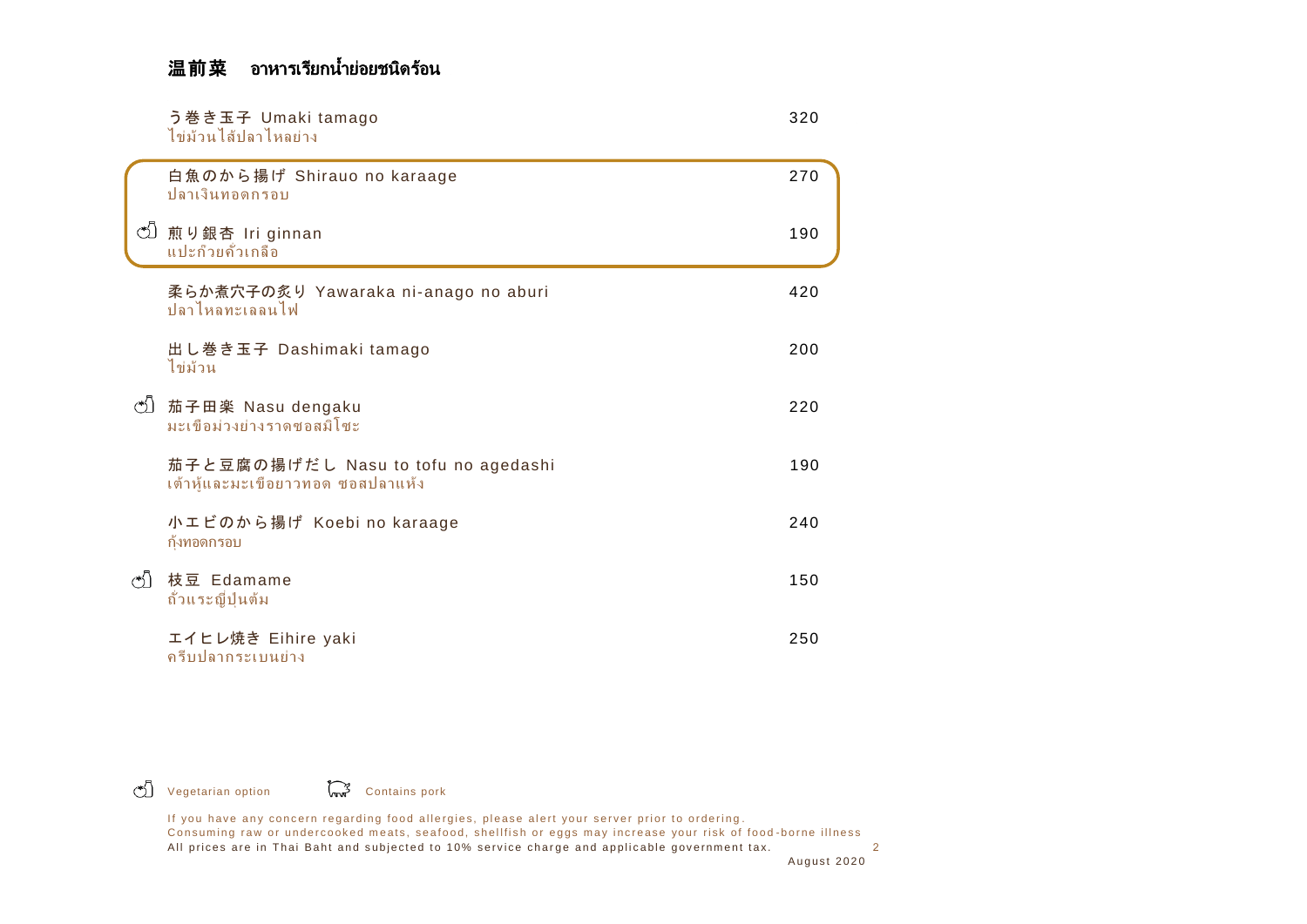#### サラダสลัด

|                        | A4 オーストラリア和牛しゃぶしゃぶサラダ、胡麻とポン酢ドレッシング<br>A4 Australian Wagyu shabu-shabu salad<br>ีสลัดเนื่อวากิวออสเตรเลียเกรดเอ 4 และซอสพิเศษแบบชาบู ชาบู | 620 |
|------------------------|------------------------------------------------------------------------------------------------------------------------------------------|-----|
|                        | 蟹アボカドサラダ、玉葱とトマトドレッシング Kani avocado salad<br>ิสลัดอะโวคาโดและเนื้อปู                                                                      | 590 |
| $($ <sup>*</sup> ) $)$ | アボカドサラダ、胡麻ドレッシング Avocado salad<br>ิสลัดอะโวคาโด                                                                                          | 390 |
| كعسكم                  | 豚しゃぶしゃぶサラダ、胡麻とポン酢ドレッシング Buta shabu-shabu salad<br>ิสลัดหมู และซอสพิเศษแบบชาบู ชาบู                                                       | 290 |
|                        | (*)〕 二十種野菜のヘルシーサラダ、玉葱と柚子ドレッシング<br>Niju shu yasai no healthy salad<br>สลัดผักรวมยี่สิบชนิดเพื่อสุขภาพ                                     | 260 |
|                        | 白魚アボカドサラダ、甘口醤油とマヨネーズドレッシング<br>Shirauo avocado salad<br>สลัดอะโวคาโดและปลาเงินทอด                                                         | 450 |
|                        | ソフトシェルクラブサラダ Soft shell crab salad<br>ิสลัดปนิ่ม                                                                                         | 380 |
|                        | 海老と帆立の海草サラダ、ポン酢ドレッシング<br>Ebi to hotate no kaisou salad<br>ิสลัดสาหร่าย หอยเชลล์และกุ้งย่าง                                               | 400 |



**T** Vegetarian option **Contains pork**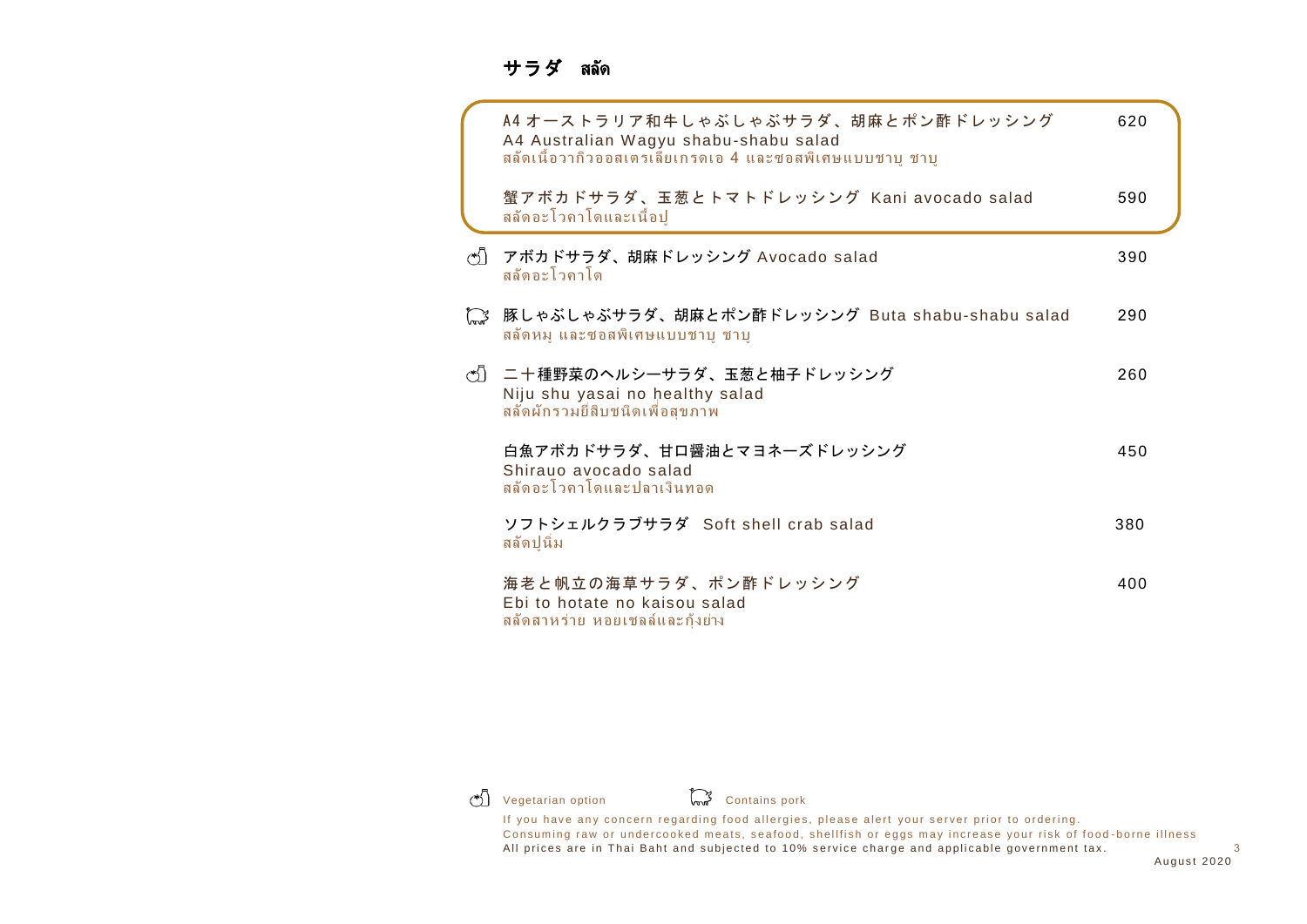# 刺身 寿司 ปลาดิบและข้าวปั้นหน้าต่าง ๆ

|                                              | Sashimi   | Nigiri       |                                                                                | Sashimi              | Nigiri |
|----------------------------------------------|-----------|--------------|--------------------------------------------------------------------------------|----------------------|--------|
|                                              | 五切れ5 ขึ้น | $-$ 貫 1 ขึ้น |                                                                                | 五切れ 5 ขึ้น 一貫 1 ขึ้น |        |
| 大トロ Otoro<br>้เนื้อปลาทูน่าส่วนท้องพรีเมี่ยม | 1,900     | 420          | たこ Tako<br>ปลาหมึกยักษ์                                                        | 600                  | 110    |
| 中トロ Chutoro<br>้เนื้อปลาทูน่าส่วนท้อง        | 1,380     | 290          | ひらめ Hirame<br>ปลาฮิราเมะ                                                       | 790                  | 160    |
| 赤身 Akami<br>เนื้อปลาทูน่า                    | 850       | 190          | 玉子 Tamago<br>ไข่หวาน                                                           | 250                  | 60     |
| ハマチ Hamachi<br>ปลาฮามาจิ                     | 790       | 200          | A5 佐賀和牛炙り<br>A5 Saga Wagyu aburi<br>ข้าวปั้นหน้าเนื้อวากิวญี่ปุ่นเกรดเอ 5 ลนไฟ |                      | 340    |
| 帆立 Hotate<br>หอยเชลส์ญี่ป่น                  | 510       | 120          | フォアグラ Foie gras<br>ข้าวปั้นหน้าฟ้วกราส์                                        |                      | 290    |
| サーモン Salmon<br>ปลาแชลมอน                     | 450       | 120          | えんがわ Engawa<br>ข้าวปั้นครีบปลาฮิราเมะ                                          |                      | 160    |
| 雲丹 Uni<br>ไข่หอยเม่น                         | 1,400     | 490          | 穴子 Anago<br>ข้าวปั้นหน้าปลาไหลทะเลลนไฟ                                         |                      | 230    |
| 甘海老 Amaebi<br>้ก้งหวาน                       | 510       | 240          | 鰻 Unagi<br>ข้าวปั้นหน้าปลาไหล                                                  |                      | 160    |
| イクラ Ikura<br>ไข่ปลาแซลมอน                    | 520       | 300          | サーモン炙り Salmon aburi<br>ข้าวปั้นหน้าปลาแซลมอนลนไฟ                               |                      | 120    |
| 真鯛 Madai<br>ปลากะพงแดงญี่ป่น                 | 650       | 120          | 海老 Ebi<br>ข้าวปั้นหน้าก้ง                                                      |                      | 90     |

ජා

Vegetarian option Contains pork

If you have any concern regarding food allergies, please alert your server prior to ordering.

Consuming raw or undercooked meats, seafood, shellfish or eggs may increase your risk of food-borne illness All prices are in Thai Baht and subjected to 10% service charge and applicable government tax. 4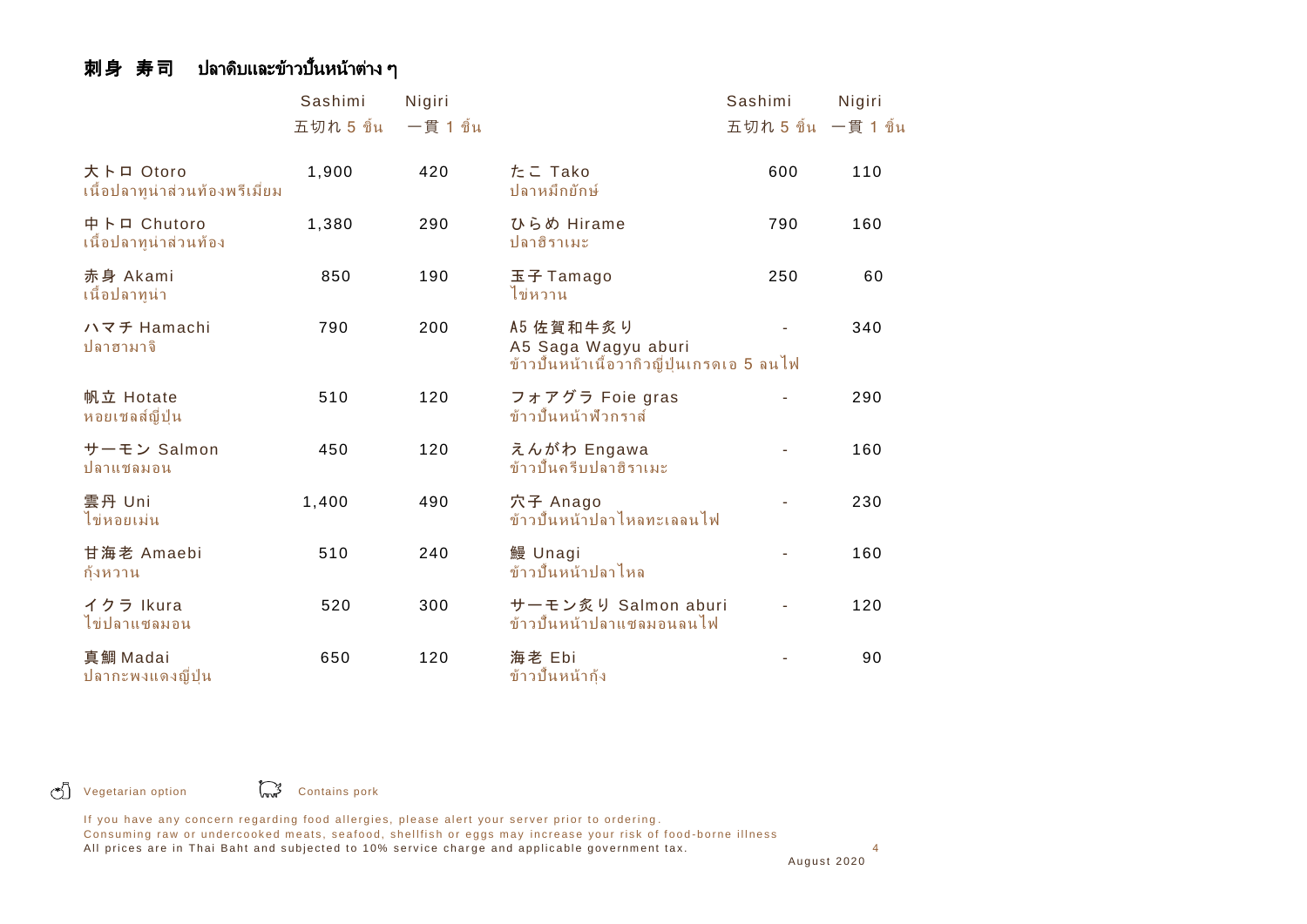#### 刺身盛り合わせ ปลาดิบรวม

| 特撰刺身盛り合わせ Tokusen sashimi moriawase<br>ชดปลาดิบพรีเมี่ยม | 大 ใหญ่ 3,700<br>小 เล็ก 2,800         |                  |  |       |
|----------------------------------------------------------|--------------------------------------|------------------|--|-------|
| 七種盛り合わせ                                                  | Nana shu moriawase ปลาดิบรวมเจ็ดชนิด |                  |  | 1,900 |
| 五種盛り合わせ                                                  | Go shu moriawase                     | ปลาดิบรวมห้าชนิด |  | 1,400 |
| 三種盛り合わせ                                                  | San shu moriawase                    | ปลาดิบรวมสามชนิด |  | 1,080 |
|                                                          |                                      |                  |  |       |

# 寿司盛り合わせ ข้าวปั้นรวม

| ข้าวปั้นรวมพรีเมี่ยม | 寿司盛り合わせ松 Sushi moriawase Matsu |                                                                                                           | 2,200 |
|----------------------|--------------------------------|-----------------------------------------------------------------------------------------------------------|-------|
| ข้าวปั้นรวมพิเศษ     | 寿司盛り合わせ竹 Sushi moriawase Take  |                                                                                                           | 1,500 |
| ข้าวปั้นรวม          | 寿司盛り合わせ梅 Sushi moriawase Ume   |                                                                                                           | 1.080 |
| และปลาหางเหลือง ลนไฟ |                                | 炙り寿司五貫盛り合わせ Aburi sushi go kan moriawase<br>ข้าวปั้น หน้าปลาแซลมอน ปลาทูน่าส่วนท้อง หอยเชลล์ ปลาแมกเคอเรล | 550   |

### スペシャルハイライト ปลาดิบจานพิเศษ

| サーモンづくしボックス Salmon zukushi box | 620 |
|--------------------------------|-----|
| เบนโตะรวมมิตรปลาแซลมอน         |     |



Vegetarian option Contains pork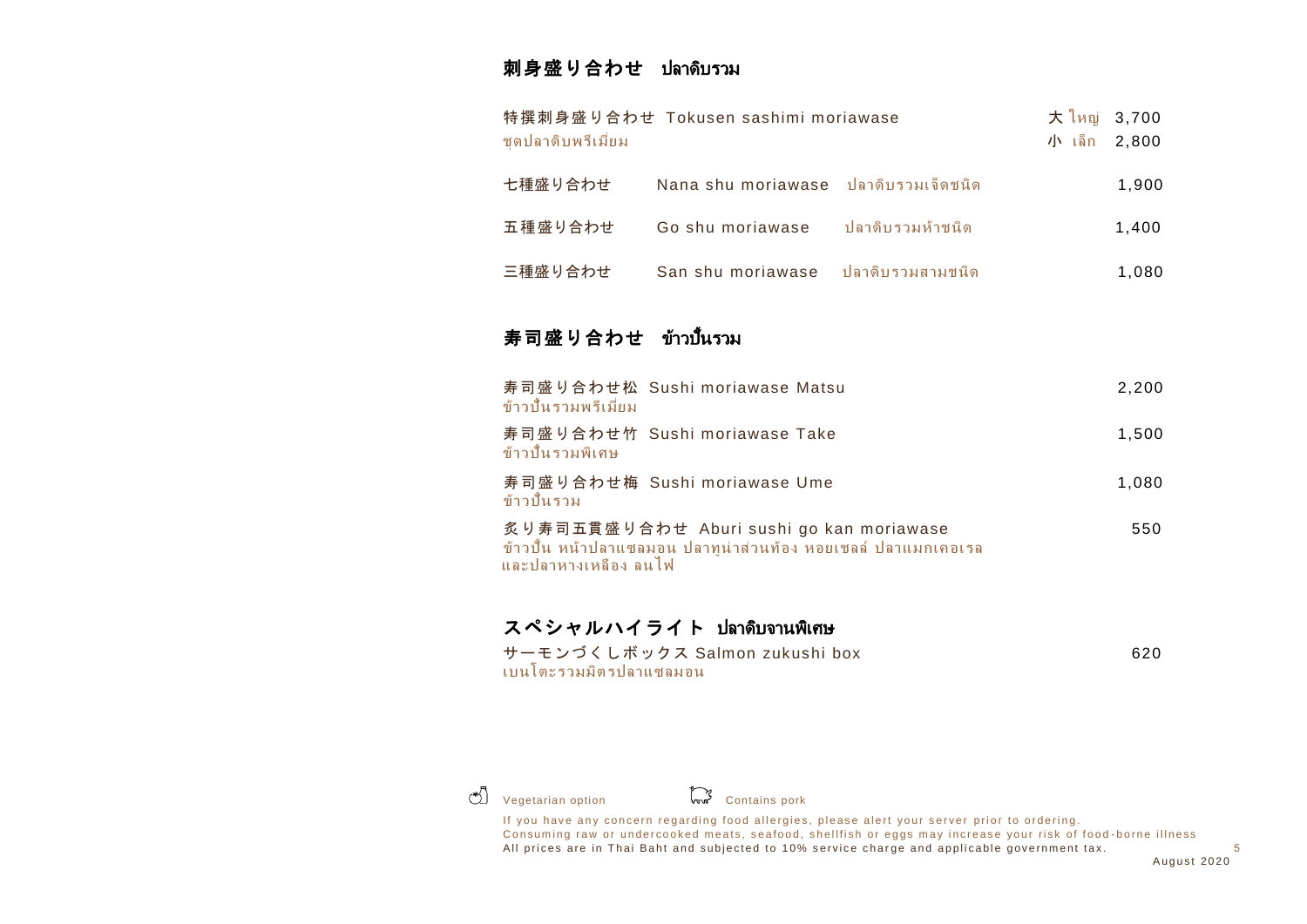# 巻き寿司ข้าวห่อสาหร่าย

| スペシャルスパイダーロール Special spider roll<br>ข้าวห่อสาหร่ายไส้ปูนิ่มทอดกรอบ ปูอัด เนื้อปู อะโวคาโด แตงกวา และมายองเนส     | 360 |
|-------------------------------------------------------------------------------------------------------------------|-----|
| スパイシーサーモンロール Spicy salmon roll<br>ข้าวห่อสาหร่าย ปลาแซลมอน อะโวคาโด และไข่ปลาแซลมอน ซอสรสเผ็ด                     | 350 |
| 海老ラバーロール Ebilover roll<br>ข้าวห่อสาหร่ายไส้กุ้งเทมปุระ แตงกวา และมายองเนส                                         | 320 |
| カリフォルニアロール California roll<br>ข้าวห่อสาหร่ายแคลิฟอร์เนีย ไส้อะโวคาโด ปูอัด ไข่หวาน แตงกวา และมายองเนส คลุกไข่กุ้ง | 310 |
| 鰻巻きロール Unagi roll<br>ข้าวห่อสาหร่าย ไส้ปล <sup>้</sup> าไหลย่างซีอิ๊ว อะโวคาโด แตงกวา และไข่หวาน                  | 330 |
| サーモンチーズ炙りロール Salmon cream cheese aburi roll<br>ข้าวห่อสาหร่ายปลาแซลมอนลนไฟ ไส้ครีมขีส แตงกวา ไข่หวาน และไข่ก้ง    | 380 |
| サーモンスキンロール Salmon skin roll<br>ข้าวห่อสาหร่าย ไส้หนังปลาแซลมอนทอดกรอบ อะโวคาโด ไข่กุ้ง และมายองเนส                | 250 |
| ♂ アボカドロール Avocado roll<br>ข้าวห่อสาหร่าย ไส้อะโวคาโด และแตงกวาคลุกเมล็ดงา                                         | 250 |
| 帆立フォアグラロール Hotate foie gras roll<br>ข้าวห่อสาหร่าย หอยเชลล์ ฟ้วกราส์ และอะโวคาโด                                  | 420 |

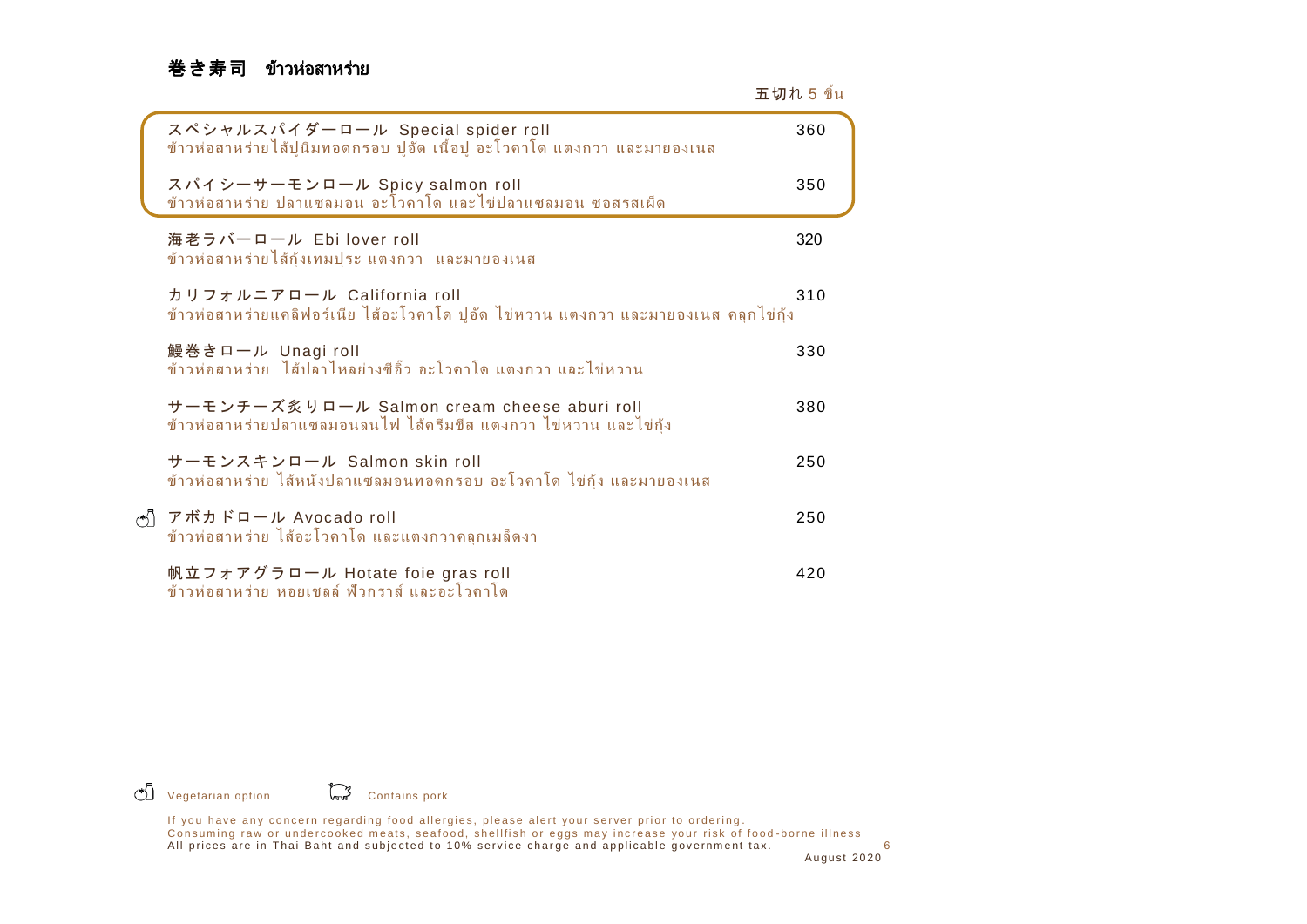### 細巻きข้าวห่อสาหร่าย

|                                                                                                                                     | 六切れ 6 ขึ้น |
|-------------------------------------------------------------------------------------------------------------------------------------|------------|
| ネギトロ巻き Negi toro maki<br>ข้าวห่อสาหร่าย ไส้ปลาทูน่าส่วนท้องสับ และต้นหอม                                                            | 260        |
| 鉄火巻き Tekka maki<br>์ ข้าวห่อสาหร่าย ไส้ปลาทูน่า                                                                                     | 180        |
| 梅しそ巻き Ume shiso maki<br>$\left(\begin{smallmatrix} * & 0 \\ 0 & 0 \end{smallmatrix}\right)$<br>ข้าวห่อสาหร่าย ไส้บ๊วยเค็ม และใบโอบะ | 140        |
| ტ】 かっぱ巻き Kappa maki<br>ข้าวห่อสาหร่ายไส้แตงกวา                                                                                      | 120        |
| アボカド巻き Avocado maki<br>$\left(\begin{matrix} 1 \\ 1 \end{matrix}\right)$<br>ข้าวห่อสาหร่ายไส้อะโวคาโด                               | 140        |

G Vegetarian option Contains pork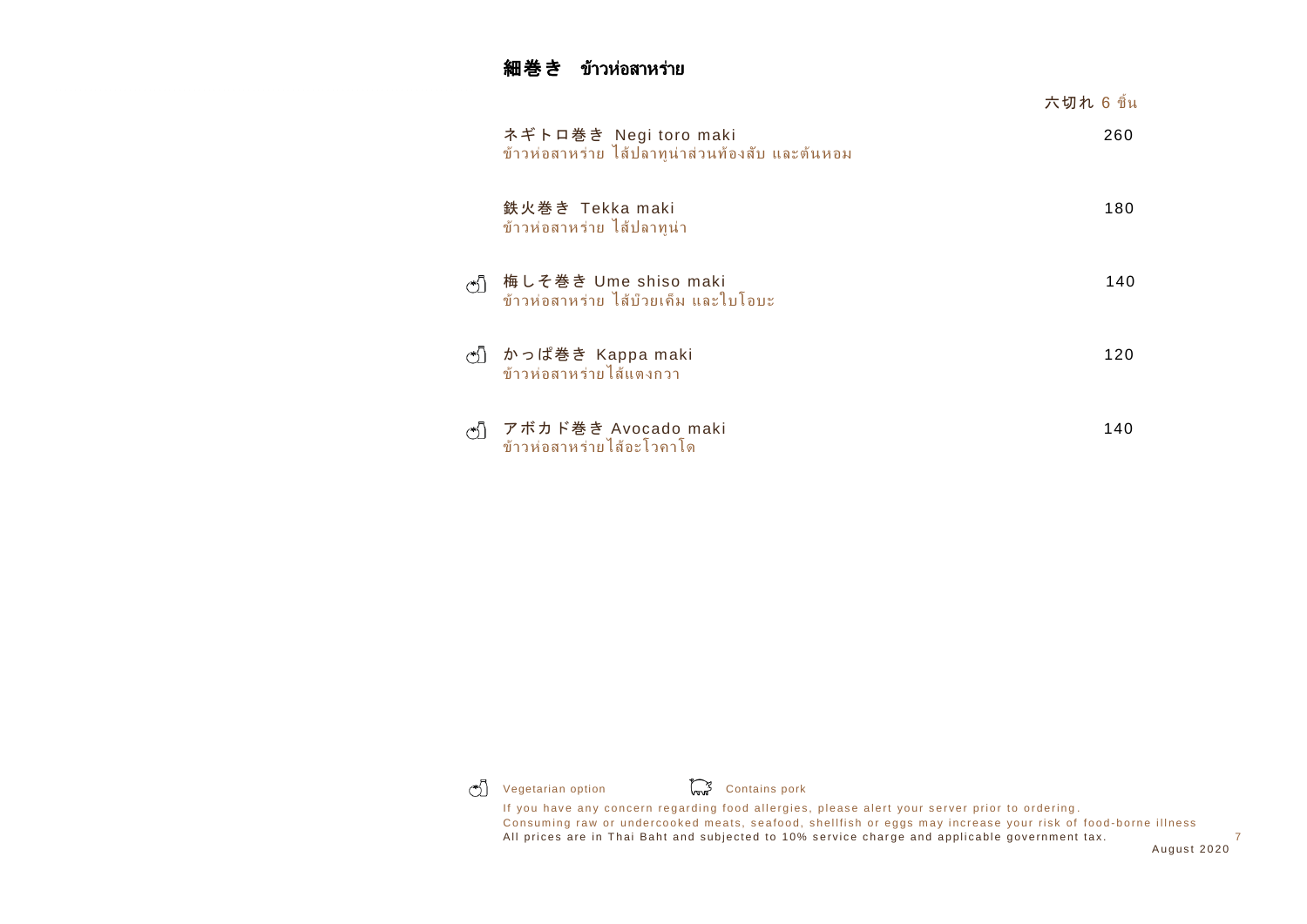#### 椀物 ซุป

| 土瓶蒸し Dobin mushi<br>ี ซุปใส ใส่ไก่ ซีฟู้ด และเห็ด       | 260 |
|---------------------------------------------------------|-----|
| 赤出汁 Akadashi shiru<br>ีซปเต้าเจี้ยวแดง                  | 120 |
| 味噌汁 Miso shiru<br>ซปมิโซะ                               | 110 |
| アサリの味噌汁 Asari no miso shiru<br>ซุปมิโซะใส่หอยลายญี่ปุ่น | 240 |

# 蒸し物・煮物 อาหารประเภทนึ่ง

|                 | 銀鱈の煮付け Gindara no nitsuke<br>ปลาค็อดต้มซีอิ๊ว   | 750 |
|-----------------|-------------------------------------------------|-----|
| میں<br>مس       | 黒豚角煮 Kurobuta kakuni<br>หมสามชั้นต๋นซีอิ๊ว      | 320 |
| $\mathcal{C}^*$ | 野菜の煮物 Yasai no nimono<br>ผักต้มสไตล์ญี่ปุ่น     | 250 |
|                 | 蟹茶碗蒸し Kani chawan mushi<br>ไข่ตุ๋น เนื้อปู      | 280 |
|                 | 茶碗蒸し Chawan mushi<br>ไข่ตุ๋น ไก่ กุ้ง และเห็ด   | 190 |
|                 | サーモン兜煮 Salmon kabutoni<br>หัวปลาแซลมอนต้มซีอิ๊ว | 350 |

 $\circ$  Vegetarian option  $\circ$  Contains pork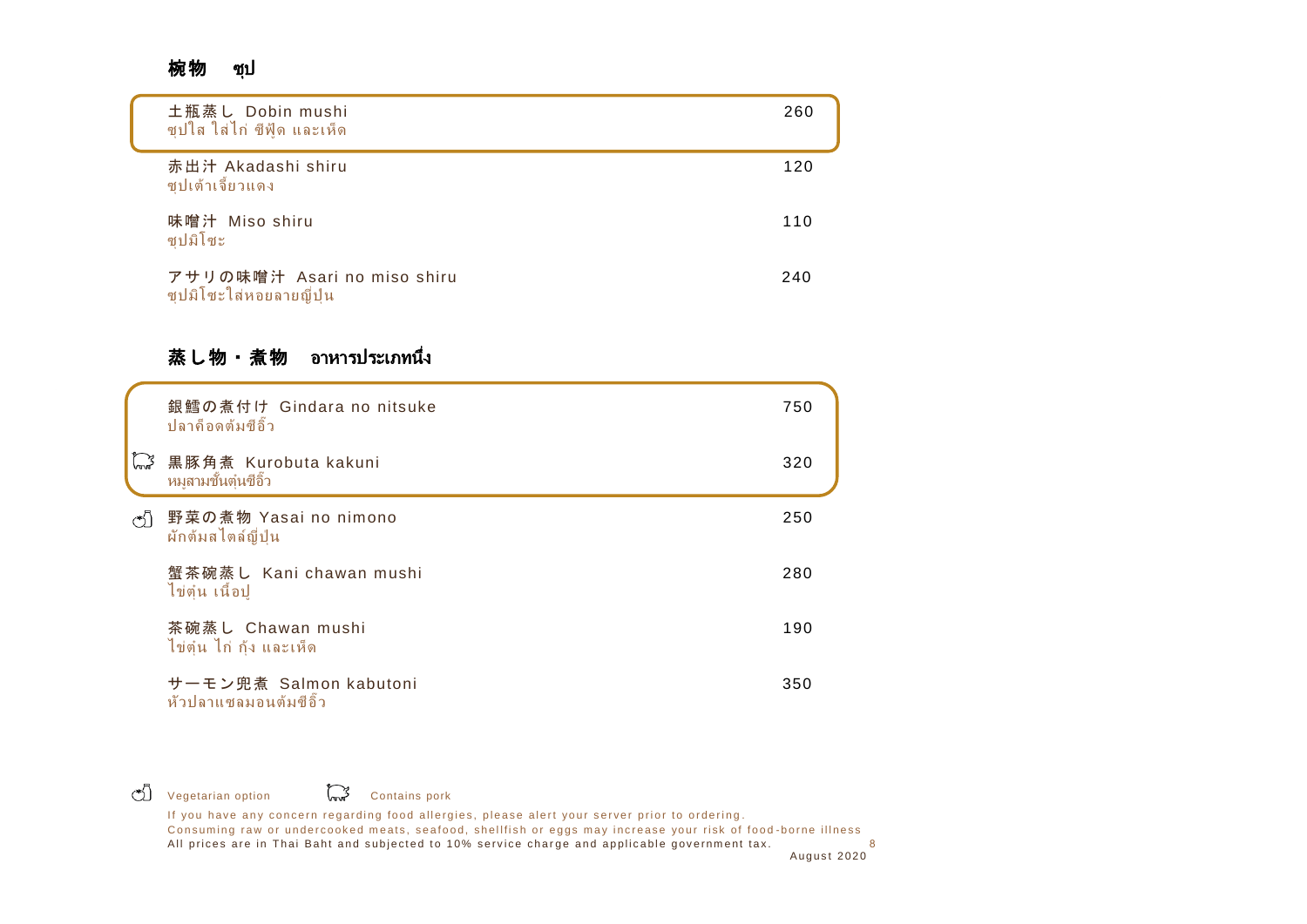# 鍋物 หม้อร้อนแบบญี่ปุ่น และหม้อกระดาษสไตล์ญี่ปุ่น

しゃぶしゃぶ Shabu-shabu (150g) ี ชาบ ชาบสไตล์ญี่ป่น

| A4 オーストラリア和牛 เนื้อวากิวออสเตรเลียเกรดเอ 4              | 1,400 |
|--------------------------------------------------------|-------|
| A5 特選和牛 เนื้อวากิวญี่ปุ่นเกรดเอ 5                      | 2,400 |
| ไก๊ 黒豚肉 เนื้อหมุดโรบตะ                                 | 720   |
| すきやき Sukiyaki (150g)<br>ิสกี้สไตล์ญี่ป่น               |       |
| $A4 + - Z + - 5 + 7 + 14$ เนื้อวากิวออสเตรเลียเกรดเอ 4 | 1,400 |
| A5 特選和牛 เนื้อวากิวญี่ปุ่นเกรดเอ 5                      | 2,400 |
| 寄せ鍋 Yose nabe<br>ี่ ซีฟุ้ดและไก่ หม้อไฟน้ำใส           | 890   |
| 睦の紙鍋 Mutsu no kaminabe<br>ปลาหิมะหม้อไฟกระดาษ          | 860   |



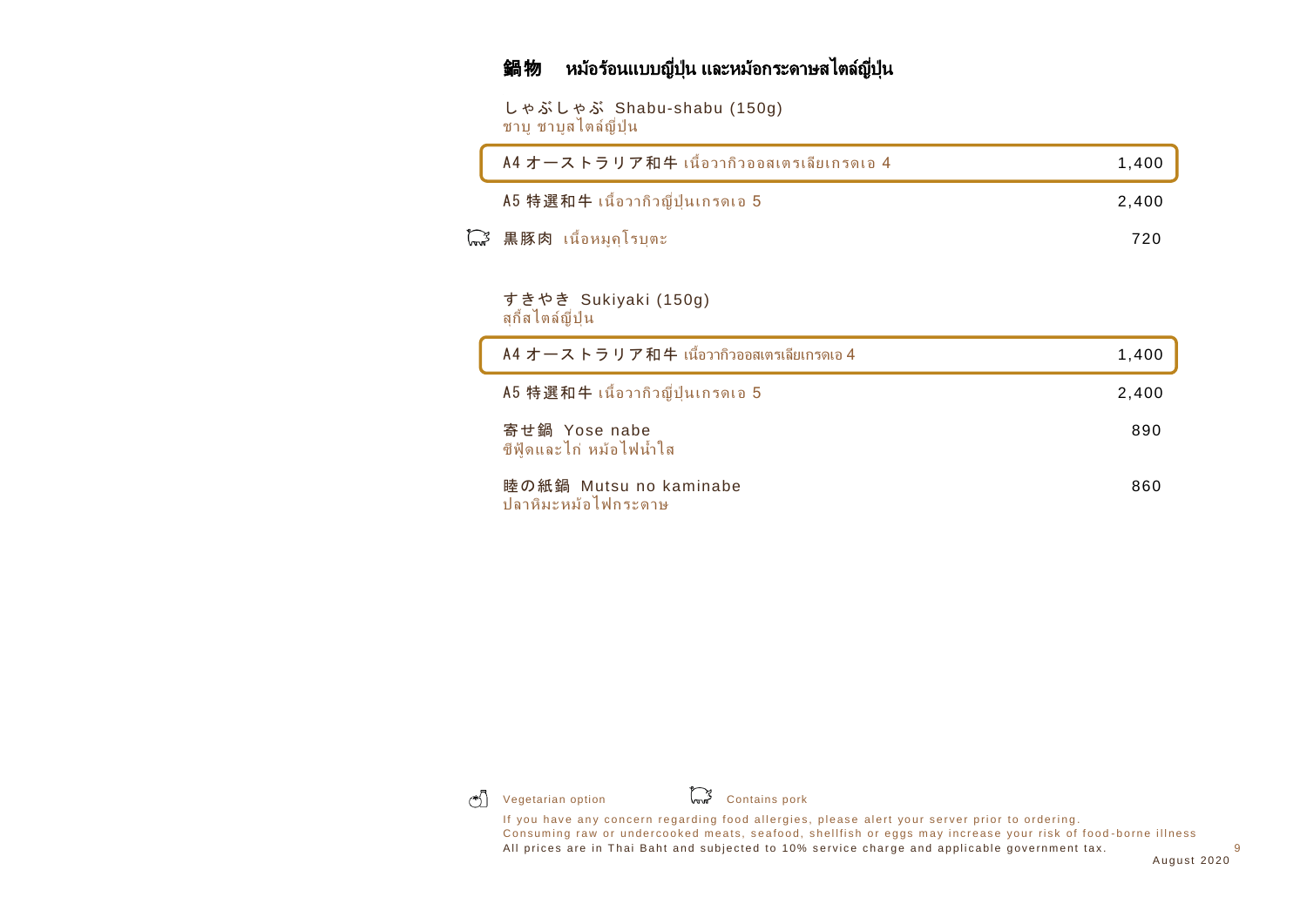### 炭火焼き・焼き物อาหารประเภทย่างด้วยถ่าน

\*当レストランの炭火焼は三種類の木から作られた炭を特別にブレンドし、使用しております。 การย่างแบบผสมผสานพิเศษของถ่านที่ทำจาก ไม้มะขาม ไม้โกงกาง และไม้ยูคาลิปตัส

| A5 特選和牛炭火焼き A5 Tokusen Wagyu sumibi yaki<br>้ เนื้อวากิวญี่ปุ่นเกรดเอ 5 ย่าง                                                                        | 1,800 |  |
|-----------------------------------------------------------------------------------------------------------------------------------------------------|-------|--|
| A4 オーストラリア和牛炭火焼き A4 Australian Wagyu sumibi yaki<br>้ เนื้อวากิวออสเตรเลียเกรดเอ 4 ย่าง                                                             | 1,100 |  |
| 鰻とフォアグラの特製バルサミコ酢照り焼きソース<br>Unagi to foie gras no tokusei balsamic vinegar teriyaki sauce<br>้ปลาไหลและฟัวกราส์ย่าง ราดซอสน้ำส้มสายชูหมักและเทริยากิ | 920   |  |
| 鰻の蒲焼き Unagi no kaba yaki<br>ู ปลาไหลย่างซีอิ๊ว                                                                                                      | 890   |  |
| はまちカマ炭火焼き Hamachi kama sumibi yaki<br>้แก้มปลาฮามาจิย่างเกลือ                                                                                       | 750   |  |
| 【ぷ 豚チョップ炭火焼き Buta chop sumibi yaki<br>้เนื้อหมูสันนอกติดกระดูกย่าง                                                                                  | 520   |  |
| 睦の炭火焼き、塩または照り焼き Mutsu no sumibi yaki, shio or teriyaki<br>ี ปลาหิมะย่างเกลือ หรือ ซอสเทริยากิ                                                       | 680   |  |

Vegetarian option Contains pork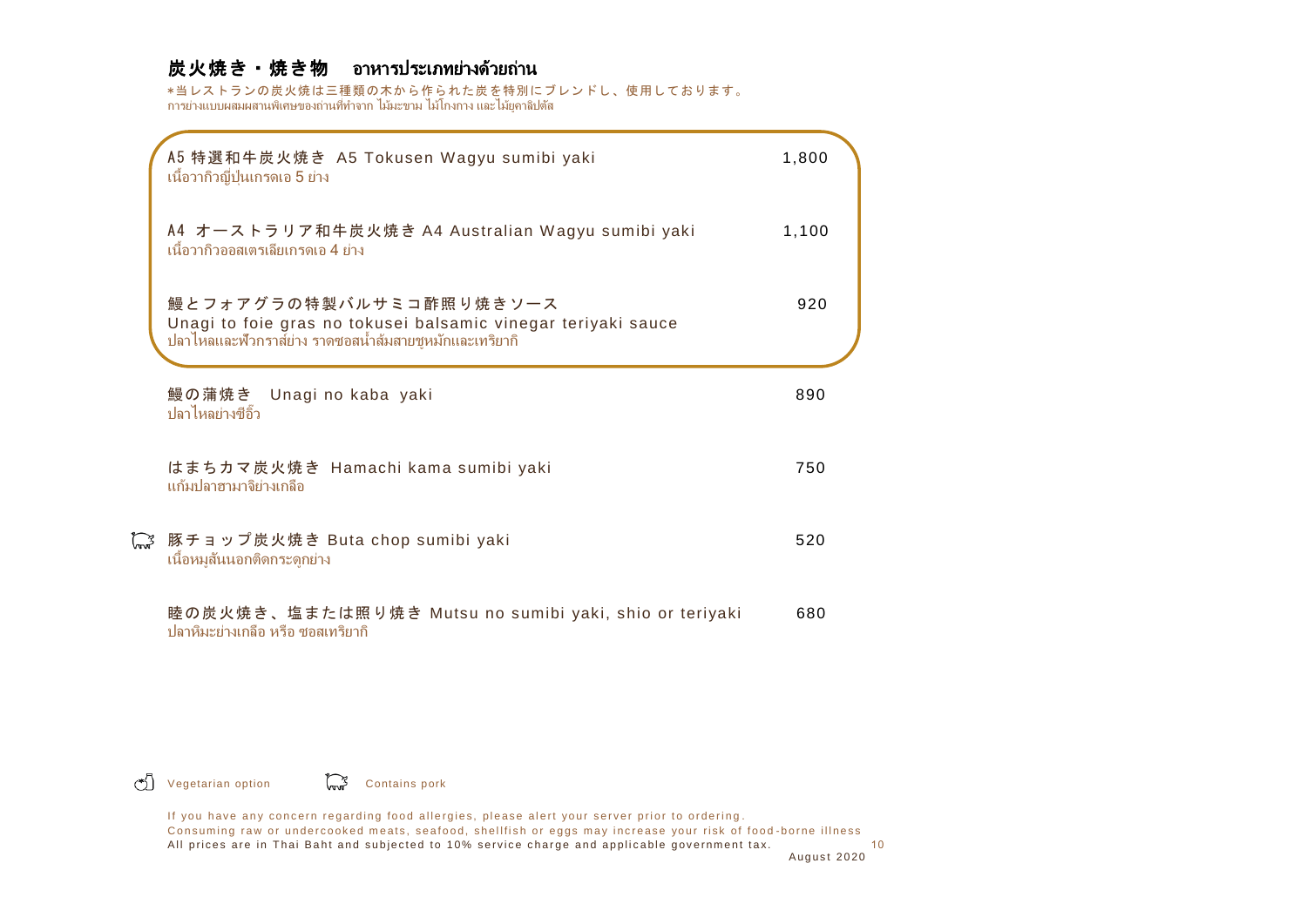# 炭火焼き・焼き物 อาหารประเภทย่างด้วยถ่าน

\*当レストランの炭火焼は三種類の木から作られた炭を特別にブレンドし、使用しております。 การย่างแบบผสมผสานพิเศษของถ่านที่ทำจาก ไม้มะขาม ไม้โกงกาง และไม้ยูคาลิปตัส

| 睦の西京漬け炭火焼き Mutsu no saikyo zuke sumibi yaki<br>้ ปลาหิมะหมักมิโฑะไฑเกี่ยวย่าง               | 750 |
|---------------------------------------------------------------------------------------------|-----|
| 、ぷ 黒豚の炭火焼き Kurobuta no sumibi yaki<br>้เนื้อหมูคุโรบตะย่างซอสสึมิบิ                         | 410 |
| 鮭の炭火焼き、塩または照り焼き Sake no sumibi yaki, shio or teriyaki<br>ปลาแซลมอนย่างเกลือ หรือซอสเทริยากิ | 420 |
| 鶏モモ肉の炭火焼き Tori momoniku no sumibi yaki<br>สะโพกไก่ย่าง                                      | 290 |
| 豆腐ステーキ、きのこソース Tofu steak kinoko sauce<br>สเต็กเต้าหู้ราดซอสเห็ด                             | 260 |
| きのことアスパラガスの和風ソテー Kinoko to asparagus no wafu sautee<br>ผัดเห็ดและหน่อไม้ฝรั่ง               | 260 |

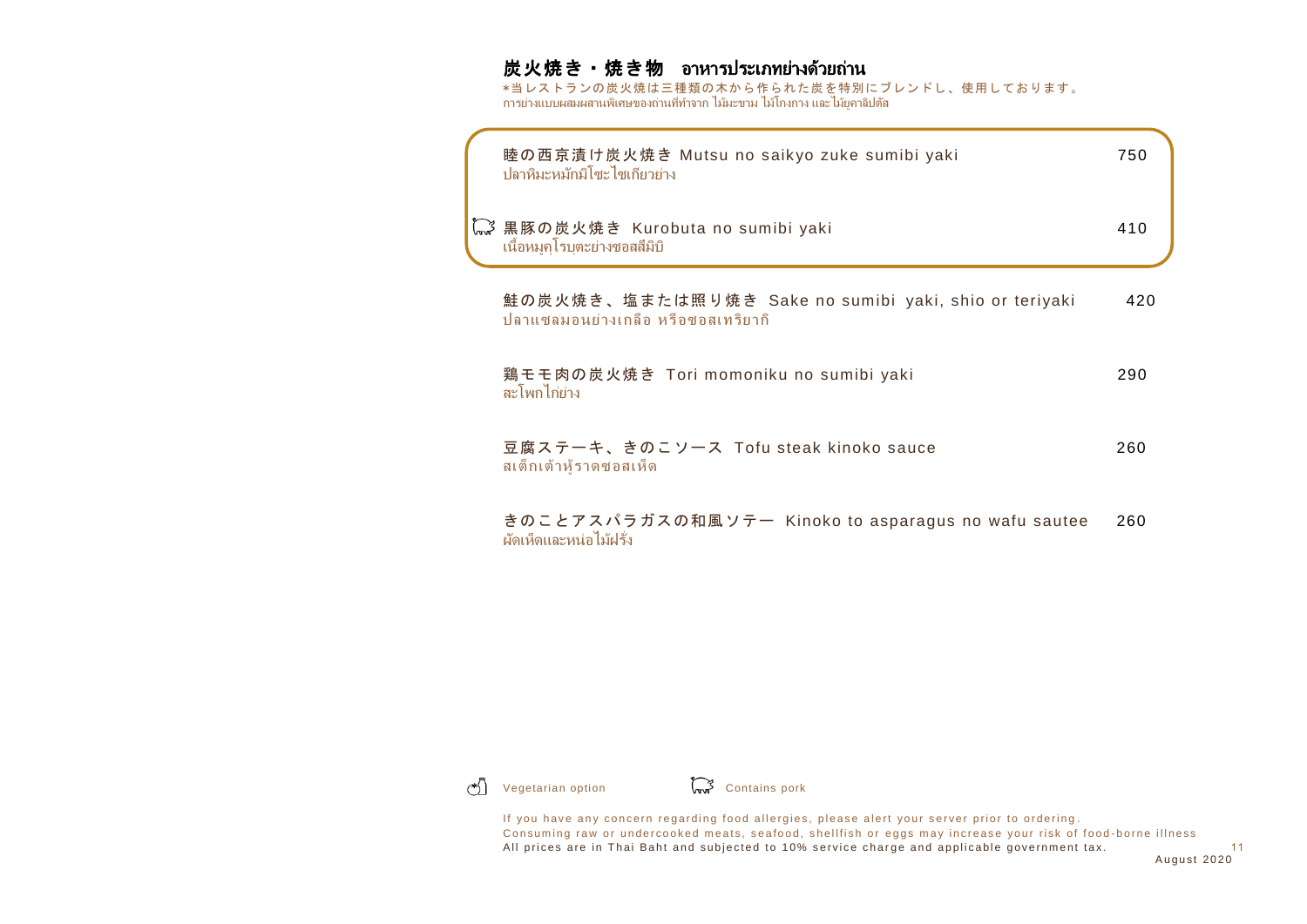### 揚げ物 อาหารประเภททอด

|    | 天ぷら盛り合わせ Tempura moriawase<br>้เทมปุระรวม ซีฟู้ด และผัก                                 | 390 |
|----|-----------------------------------------------------------------------------------------|-----|
|    | 海老天ぷら Ebi tempura<br>เทมประก้ง                                                          | 370 |
|    | 穴子フライ Anago fry<br>ปลาไหลทะเลชุบเกล็ดขนมปังทอด                                          | 590 |
|    | 蟹天ぷら Kani tempura<br>เทมปุระปุ                                                          | 520 |
|    | チーズはさみ揚げ Cheese hasami age<br>หมูชุบเกล็ดขนมปังทอดไส้ชีส                                | 340 |
|    | 蟹味噌入りカニコロッケ Kani miso iri kani croquette<br>ิครีมนมสดผสมเนื้อปู่ชุบเกล็ดขนมปังทอด       | 310 |
| න් | 野菜天ぷら Yasai tempura<br>เทมประผักรวม                                                     | 250 |
|    | ソフトシェルクラブ天ぷら Soft shell crab tempura<br>เทมปุระปูนิ่ม                                   | 290 |
|    | 【。 とんかつ Tonkatsu<br>หมูชุบเกล็ดขนมปังทอด                                                | 300 |
|    | 鶏の竜田揚げ、黒胡椒ソース Tori no tatsuta age, kurokosho sauce<br>ไก่ทอดสไตล์ญี่ปุ่นกับซอสพริกไทยดำ | 260 |

Vegetarian option Contains pork

If you have any concern regarding food allergies, please alert your server prior to ordering. Consuming raw or undercooked meats, seafood, shellfish or eggs may increase your risk of food-borne illness A l l p ri ce s a r e i n T h ai B a h t a n d s ub j e ct e d t o 1 0% s e rv i c e c h a r g e a n d a p pl i c a bl e g ov e rnm e nt t a x. 12 A ugu st 20 2 0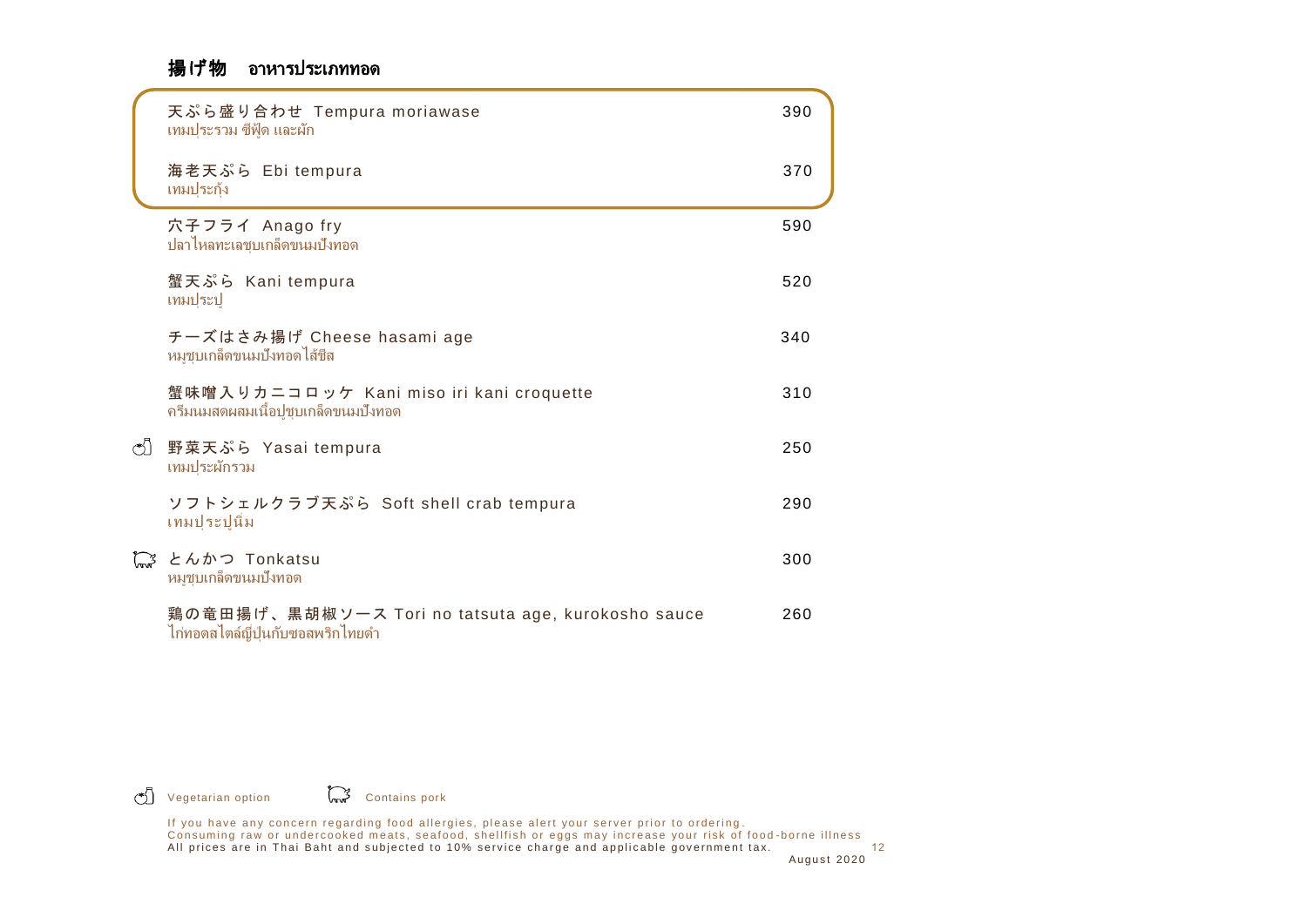# お食事 ข้าวหน้าต่างๆ

御重は香の物と味噌汁、カレーライスは福伸漬けと味噌汁が付きます。 เสิร์ฟพร้อมกับ มิโซะซุปและผักดอง

|             | A4和牛炭焼き重 A4 Australian Wagyu no sumibi yaki jyu<br>ข้าวหน้าเนื้อวากิวออสเตรเลียเกรดเอ 4 ย่างซอสสึมิบิราดซอสงา | 920 |
|-------------|---------------------------------------------------------------------------------------------------------------|-----|
|             | うな重 Una jyu<br>ข้าวหน้าปลาไหลย่างซีอิ๊ว                                                                       | 900 |
| and         | 和牛入りとんかつカレー Wagyu iri tonkatsu curry<br>ข้าวหน้าหมูทอดราดซอสแกงกะหรี่เนื้อวากิว                               | 460 |
| <b>Page</b> | かつ重 Katsu jyu<br>ข้าวหน้าหมูชุบเกล็ดขนมปังทอดราดไข่                                                           | 330 |
|             | フォアグラ入り親子重 Foie gras iri oyako jyu<br>์ข้าวหน้าฟ้วกราส์ ไก่ และไข่                                            | 480 |
|             | 上天重 Jo ten jyu<br>ข้าวหน้าเทมปุระรวมพิเศษ กุ้ง ปู หอยเชลล์ และผักรวม                                          | 480 |
|             | 若鳥重 Wakadori jyu<br>ข้าวหน้าไก่ทอดซอสเทริยากิ                                                                 | 350 |
|             | 海鮮ちらし重 Kaisen chirashi jyu<br>ข้าวหน้าปลาดิบรวม กุ้ง และปลาไหลย่าง                                            | 760 |
|             | ♂〗ガーリックライス Garlic rice<br>ข้าวผัดกระเทียม                                                                     | 130 |
|             | ♂ 白ご飯 Shiro gohan<br>ข้าวสวยญี่ปุ่น                                                                           | 100 |



 $\binom{4}{3}$  Vegetarian option  $\binom{4}{3}$  Contains pork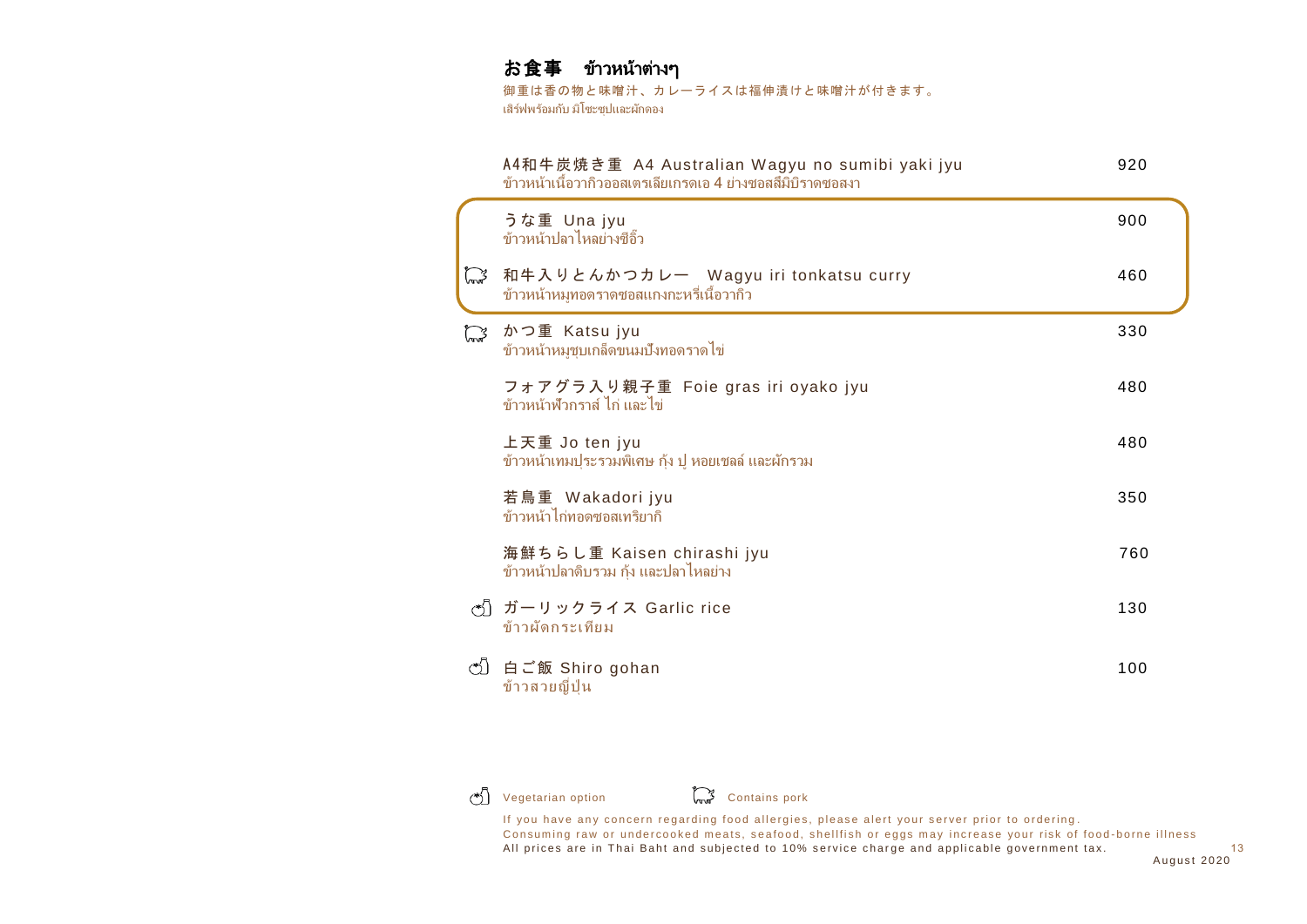### おにぎり ข้าวปั้นสามเหลี่ยม

|    | 鮭おにぎり Shake<br>ข้าวปั้นสามเหลี่ยมไส้ปลาแซลมอน               | 130 |
|----|-------------------------------------------------------------|-----|
| න් | 梅おにぎり Ume<br>ข้าวปั้นสามเหลี่ยมไส้บ๊วยดอง                   | 120 |
|    | 明太子おにぎり Mentaiko<br>ข้าวปั้นสามเหลี่ยมไส้ไข่ปลาค็อด         | 160 |
|    | おかかおにぎりOkaka<br>ข้าวปั้นสามเหลี่ยมไส้ปลาแห้งอบ              | 120 |
|    | お茶漬け<br>ข้าวต้ม เสิร์ฟกับซุปชาเขียว                         |     |
|    | 鮭茶漬け Shake<br>ข้าวต้มปลาแซลมอนย่าง เสิร์ฟกับซุปชาเขียว      | 220 |
| ඡා | 梅茶漬け Ume<br>ข้าวต้มบ๊วยดอง เสิร์ฟกับซุปชาเขียว              | 190 |
|    | ♂] 明太子茶漬け Mentaiko<br>ข้าวต้มไข่ปลาค็อด เสิร์ฟกับซุปชาเขียว | 250 |
|    | 蟹茶漬け Kani                                                   | 280 |

ข้าวต้มเนื้อปู เสิร์ฟกับซุปชาเขียว

Vegetarian option Contains pork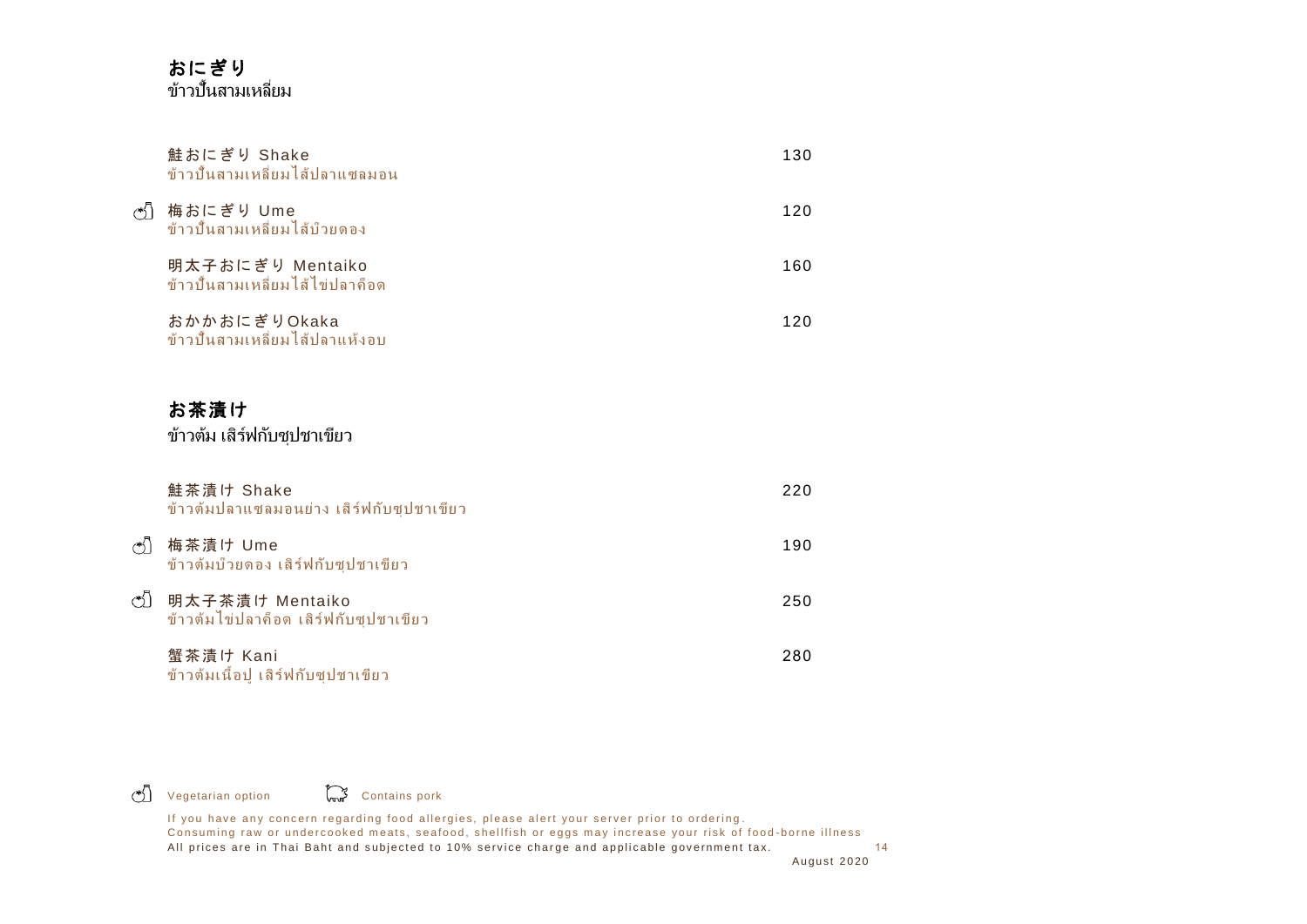# 麺類 ก๋วยเตี๋ยว

|                    | A4 オーストラリア和牛入りうどん/そば (温)<br>A4 Australian Wagyu iri udon or soba<br>อด้งหรือโซบะเนื้อวากิวออสเตรเลียเกรดเอ 4 เสิร์ฟร้อน | 570 |
|--------------------|-------------------------------------------------------------------------------------------------------------------------|-----|
|                    | 明太子焼きうどん(温)Mentaiko yaki udon<br>้อุด้งผัดใส่ไข่ปลาค็อด ปลาหมึก และผัก                                                  | 280 |
|                    | ざるうどん/そば Zaru_udon_or_soba<br>้อุด้งหรือโซบะ เสิร์ฟแบบเย็น                                                              | 250 |
| $\circ$            | きつねうどん/そば(温・冷)Kitsune udon or soba<br>้อุด้งหรือโซบะเต้าหู้ทอด เสิร์ฟร้อนหรือเย็น                                       | 260 |
|                    | 天ぷらうどん/そば (温・冷) Tempura udon or soba<br>อด้งหรือโซบะเทมปุระ เสิร์ฟร้อนหรือเย็น                                          | 290 |
|                    | 鍋焼きうどん Nabeyaki udon<br>้อุด้งหม้อร้อนทรงเครื่อง กุ้งเทมปุระ ไก่ ไข่ลวก และผัก                                          | 330 |
|                    | 【 焼きそば Yaki soba<br>้บะหมี่ญี่ปุ่นผัดใส่หมู ซีฟู้ด และผัก                                                               | 280 |
| $\circlearrowleft$ | 野菜焼きそば Yasai yaki soba<br>บะหมี่ญี่ปุ่นผัดใส่ผัก                                                                        | 240 |
|                    |                                                                                                                         |     |